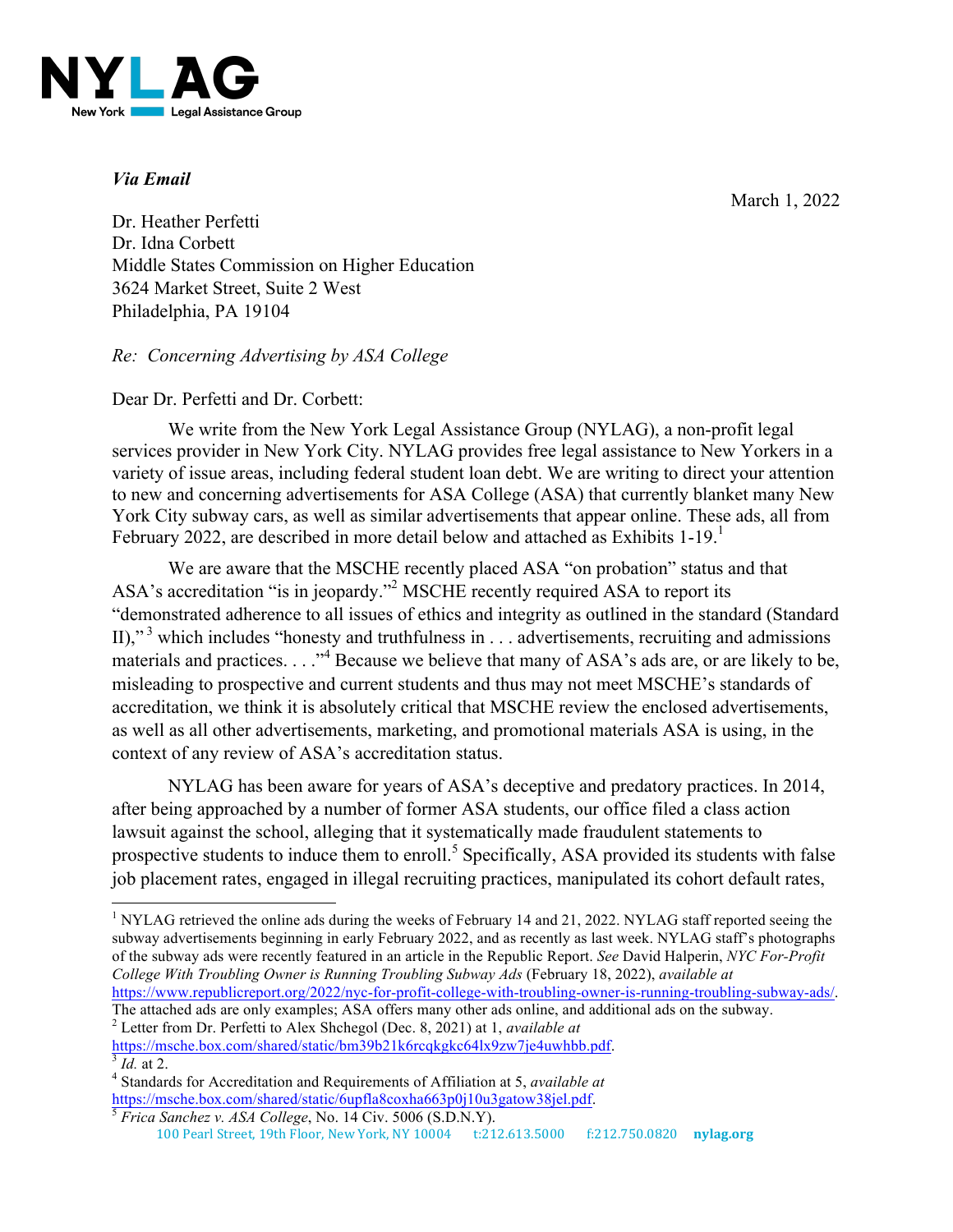and made additional misrepresentations, including regarding job placement assistance, the price and structure of its programs, whether its programs would make students eligible for particular state licenses, the transferability of its credits, the cost of its programs, and available financial aid.<sup>6</sup> The lawsuit resulted in a 2016 settlement, which required ASA to make many changes to its recruitment and enrollment practices, including that ASA could not make, "directly or indirectly, any deceptive, false, or misleading statement of any kind" in its ads and recruiting materials.<sup>7</sup>

We appreciate that our prior lawsuit and settlement are not directly relevant to the Commission's present mission of ensuring ASA's adherence to accreditation standards. Nor is ASA in technical violation of the settlement, since the Court's jurisdiction ran only three years from the settlement date. Nonetheless, it is notable that many of ASA's current advertisements and marketing materials contain precisely the type of misrepresentations over which they already faced legal action and which the settlement they entered recognized were fraudulent. This underscores that ASA *knows* and *has known for years* these communications are inappropriate, but has made a decision to use them anyway, and is unlikely to cease misleading students in the future unless they are required to do so. We strongly encourage MSCHE to review these advertisements and take appropriate action.

#### *Targeting Immigrants without Status to "Stay Legally in America"*

ASA's ads (Exhibits 1, 9, 15) state "J1\*F1\*B1/B2 STAY LEGALLY IN AMERICA." These ads are extremely misleading because they imply that ASA College can provide its students with these particular visas to stay legally in America. Specifically, the ad implies that if a person is out of status or about to be out of status because she is in the United States temporarily or has already overstayed her visa, somehow if she enrolls at ASA or finishes their program, doing so would put her into lawful status or cause her to be hired by an employer that would put her into lawful status. But that is not the case. B-1 and B-2 visas are temporary visas for business and leisure travel on which one is not supposed to work and cannot remain legally past a certain date, usually 6 months from entry, and so it does not make sense that enrollment at or graduation from ASA could affect one's entitlement to B-1 or B-2 visas. J-1 visas are available only for particular exchange programs, which we do not know if ASA offers. And while students at ASA may be able to obtain F-1 student visas, it doesn't mean that they will be able to find an employer to sponsor them to gain status after graduation. Indeed, ASA cannot guarantee (or suggest that it could guarantee) employment to any student, regardless of immigration status. Most importantly, this ad is plainly targeted at immigrants without lawful status — a particularly vulnerable population — and aimed at getting them to enroll at ASA to obtain a visa, when ASA's offer of that relief is almost certainly illusory.

#### *Students without a High School Diploma or GED*

One of ASA's subway ads (Exhibit 2) says "No HS Diploma or GED? We can help! Get your GED while studying at ASA College." We could not locate any information on ASA's website regarding programs that allow a student to obtain a GED at ASA, but ASA's College Catalog<sup>8</sup> suggests that these students can enroll in, and be eligible for Title IV aid through, an

<sup>&</sup>lt;sup>6</sup> See id., ECF No. 76 (Second Amended Complaint), attached as Exhibit 20.<br><sup>7</sup> See id., ECF No. 106 (Settlement Agreement), attached as Exhibit 21,  $\P$  5.<br><sup>8</sup> Available at https://ww<u>w.asa.edu/wp-content/uploads/catalog/</u>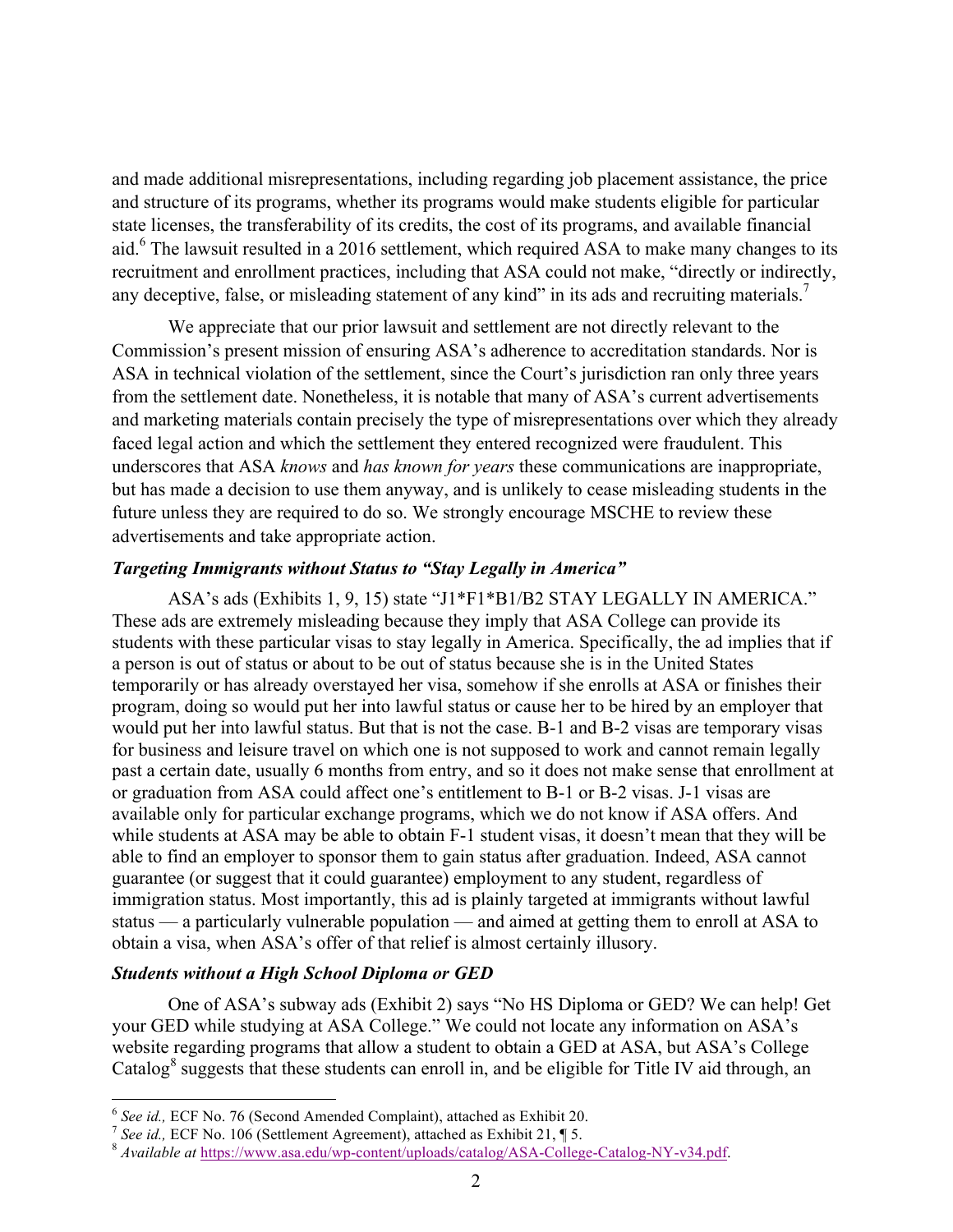ability to benefit program. We are concerned that ASA's program may not meet the statutory and regulatory requirements for an Eligible Career Pathway Program to qualify for Ability to Benefit, and encourage MSCHE to undertake review of this program, as well as to review these advertisements.

# *\$4,000 to \$8,000 Bonus at Graduation*

ASA advertises that students can receive "a present [of] \$4000 to \$8000 at graduation ceremony\*," (Exhibit 3) with fine print that adds that this "present" is only available to students with certain scholarships. Scanning the barcode on the ad leads to a page on  $ASA$ 's website<sup>9</sup> that also advertises "Get a \$4000 scholarship at the graduation ceremony." It seems highly likely that this ad is misleading—unless ASA is, in fact, handing out thousands of dollars in cash or checks to each graduate at its graduation ceremonies. NYLAG's lawsuit specifically targeted a pattern of misrepresentations in ASA's marketing materials designed to mislead students about the true cost of an ASA degree, and the settlement expressly forbade ASA from making misrepresentations about financial aid, <sup>10</sup> so ASA has long been on notice that these types of advertisements have the potential to be extremely deceptive.

## *Graduate in 16 Months*

A number of ASA's ads (Exhibits 4, 5, 8, 10, 19) advertise that a prospective student can "graduate in 16 months\*." ASA's website also advertises that students can "Start your career in the field of study in just 16 months<sup>\*"<sup>11</sup> and earn "national industry certifications in just 8</sup> months<sup>\*</sup>."<sup>12</sup> The fine print adds: "\*If no remedial courses are required." It is not clear from the advertisements or from ASA's website exactly which programs ASA is representing could be completed in the advertised timeframe. Especially because ASA's name contains the word "college," this ad could suggest that one could obtain a bachelor's degree in sixteen months, which seems highly implausible. Moreover, advertising that a student can "start your career in the field of study in just 16 months" is akin to guaranteeing employment. Such guarantees are fundamentally inappropriate and, again, were a subject of NYLAG's lawsuit and settlement prohibition,<sup>13</sup> such that ASA has been on notice for years of their potential to mislead.

# *"Job Placement Services" and "Lifetime Job Placement Assistance"*

ASA advertises "Job Placement Services" and "lifetime job placement assistance for all graduates" (Exhibits 6, 10, 14, 16). At the time of NYLAG's lawsuit, this promise was absolutely false. In practice, ASA did not expend any meaningful efforts on job placement, particularly for students whose graduation dates put them outside the accreditation reporting periods. ASA regularly told students to stop contacting them for job placement, did not convene promised job fairs, referred students to Internet postings they could find on their own, or offered them employment at ASA itself. ASA's job placement office was so under-staffed that each employee would have been responsible for providing services to thousands of former students.

<sup>9</sup> https://info.asa.edu/nyc-postcard/<br><sup>10</sup> *See* Settlement ¶ 5(f).<br><sup>11</sup> https://info.asa.edu/nyc-postcard/<br><sup>12</sup> https://www.asa.edu/why-asa/<br><sup>13</sup> Settlement ¶ 5(a).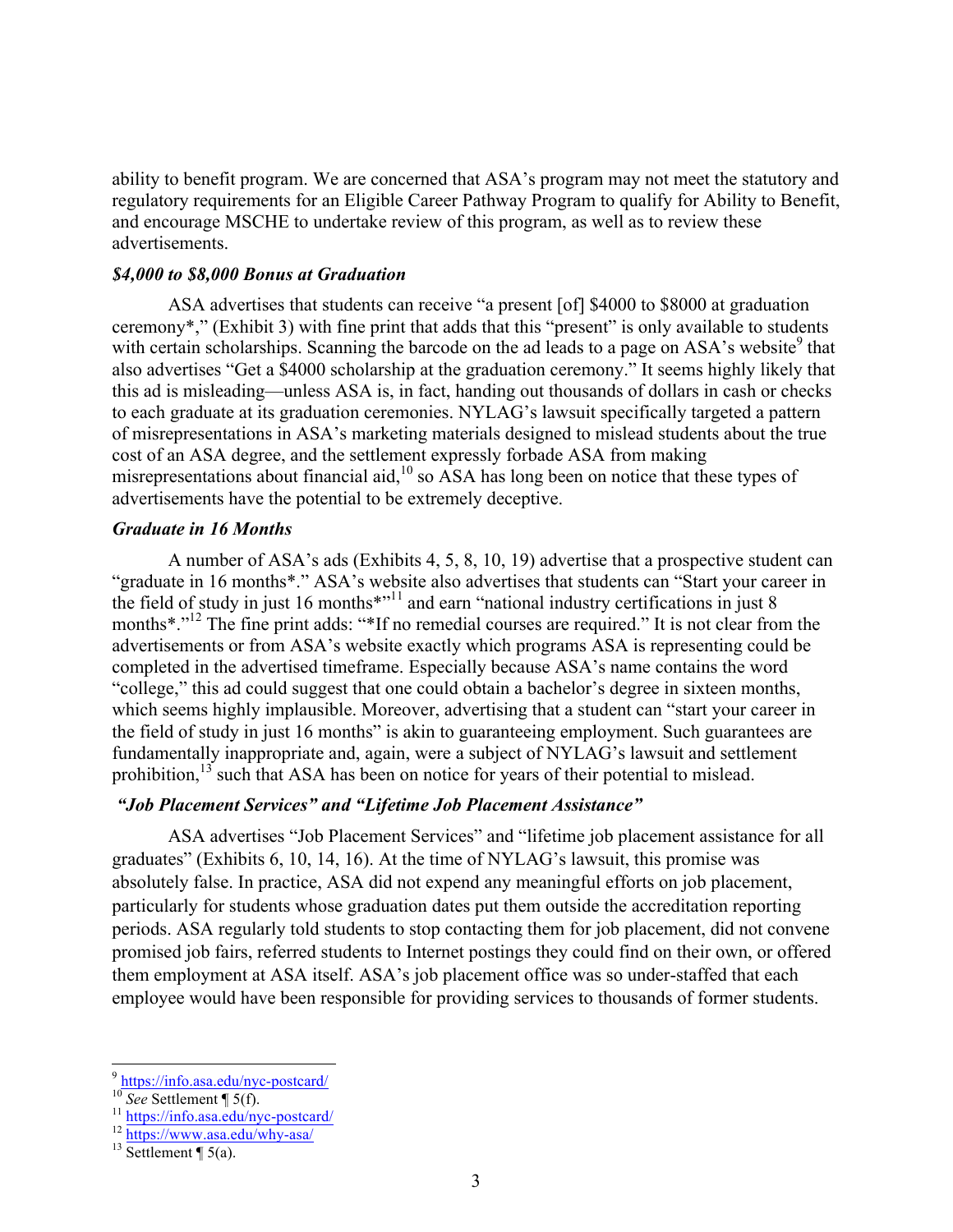The settlement obligated ASA to in fact provide "lifetime job assistance" to all students if it advertised it<sup>14</sup>; however, we have serious doubts that ASA currently provides such assistance.

We encourage MSCHE to investigate for itself how ASA's claims of job placement services match with the reality of those services. According to an analysis by Legal Services NYC, 71% of ASA graduates earn less than a high school graduate six years after completing their program and 76% are unable to afford their loan payments.15 These results seem inconsistent with the advertised robust, lifetime job placement services. These ads are particularly concerning given ASA's precarious accreditation status. If ASA were to lose accreditation it would likely close, and no job placement assistance would be available at all.

# *Nursing Tuition, Salary, and Graduation Time*

ASA advertises a Registered Nurse program (Exhibits 11, 17) for which students "Pay less," "Graduate in less than 2 years," and states that "THE STARTING MEDIAN ANNUAL WAGE FOR REGISTERED NURSES /RN/ IS \$73,000 [and] THE ANNUAL WAGE FOR AN RN NURSE WITH 3 YEARS OF EXPERIENCE IS ABOUT \$110,000." First, "pay less" suggests ASA is more affordable than other options, without providing any meaningful comparators or any other basis for that representation. Additionally, the specific wages cited are tantamount to a guarantee that ASA graduates would be likely to obtain those wages. NYLAG's lawsuit specifically targeted false promises regarding salary, and the settlement agreement barred ASA from making "projections of specific salaries or earning after completing a program at ASA"; despite being on notice, ASA is once again advertising specific salaries.<sup>16</sup> We believe any salary projection is misleading, but this one seems especially so. Nine of ten ASA programs failed the 2014 gainful employment rule's debt-to-discretionary-earnings test, and the median annual earnings for those programs ranged from \$14,691 to \$21,873.<sup>17</sup> It seems unlikely that many ASA graduates at all are earning the advertised rates, which are up to five times higher than even the highest reported program's median salary.

#### *Targeting Veterans*

ASA advertises itself as a "Veterans Friendly College" and "Military Friendly College" (Exhibits 8, 16). While of course serving veterans is in and of itself not problematic, we have concerns that ads specifically targeting veterans also include the misleading information described above, such as graduation in 16 months and lifetime job placement assistance. As you are aware, deceptive recruitment at for-profit schools targeting veterans and members of the military is an extremely important problem, driven by the historic application of the 90/10 rule, and we encourage MSCHE to investigate ASA's practices.

<sup>&</sup>lt;sup>14</sup> Settlement ¶ 7.<br><sup>15</sup> *See* Legal Services NYC Comments to New York City Department of Consumer Affairs (Oct. 17, 2019), *available at* https://www1.nyc.gov/assets/dca/downloads/pdf/about/PublicComments-ProhibitDeceptiveTradePracticesbyCertainForProfitSchools.pdf at 69.<br>
<sup>17</sup> Data available at https://studentaid.gov/data-center/school/ge.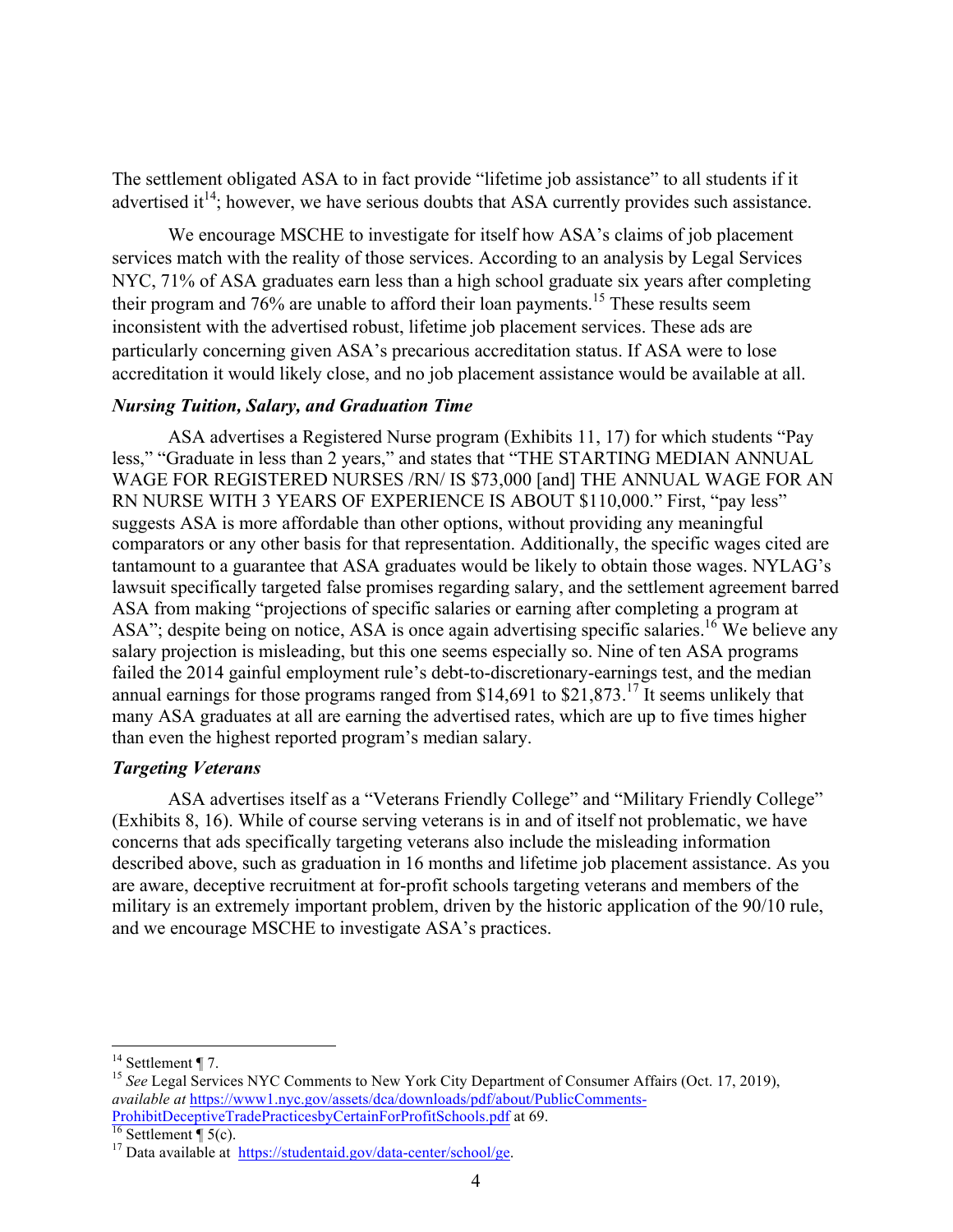#### *ESL Program Ranking*

ASA advertises that its "ESL program . . . is ranked as one of the best in New York State," with no source citation (Exhibit 12). We suggest that MSCHE inquire as to the source of this claim; without a source, it certainly may be misleading.

# *Free Laptops*

A number of ASA's ads (Exhibits 4, 13, 18) purport to offer "FREE LAPTOPS\*" to students. The fine print adds "when graduate." While not actually clear, that language suggests that ASA is recruiting students to *enroll* in its program by offering free laptops, but those laptops are not actually available until after graduation.<sup>18</sup>

#### *Credit Transfers*

ASA's website repeatedly tout that credit transfers are available. For example, the "Why ASA?" page states that "ASA College's credits are accepted widely at many institutions across the United States.19 In the experience of NYLAG's clients around the time we brought the lawsuit, this was absolutely false; in practice, because the decision whether to accept transfers was within the sole discretion of the accepting institution, many students could not obtain transfers. This is why the settlement agreement bound ASA not to represent that "credits earned at ASA are automatically transferable to other colleges"; ASA is knowingly making similar misrepresentations now.<sup>20</sup> As accreditor, MSCHE is in the best position to evaluate the actual credit transfer options available to ASA students. We urge MSCHE to investigate whether these ads are misleading.

#### **\*\*\***

For the reasons explained, we view ASA's ads with particular concern, and hope that MSCHE undertakes a serious investigation into whether these and other advertisements are deceptive or misleading in the context of its ongoing review of ASA's accreditation status. And, to the extent that ASA may be subject to future accreditor action and/or risks steps that may lead to its closure, we are eager to coordinate with MSCHE and regulators in any manner possible to ensure that all ASA students have access to free, clear, timely, and accurate information regarding their legal rights and options. We would be happy to speak further with you about that, or about any of the issues raised in this letter, at any time. You can reach us at jranucci@nylag.org and dtarantolo@nylag.org, or 212-613-7578 and 212-613-6551.

<sup>&</sup>lt;sup>18</sup> https://info.asa.edu/remote\_learning\_subwayqrcode-sm/<br><sup>19</sup> *Id.* <sup>20</sup> Settlement at ¶ 5(j).